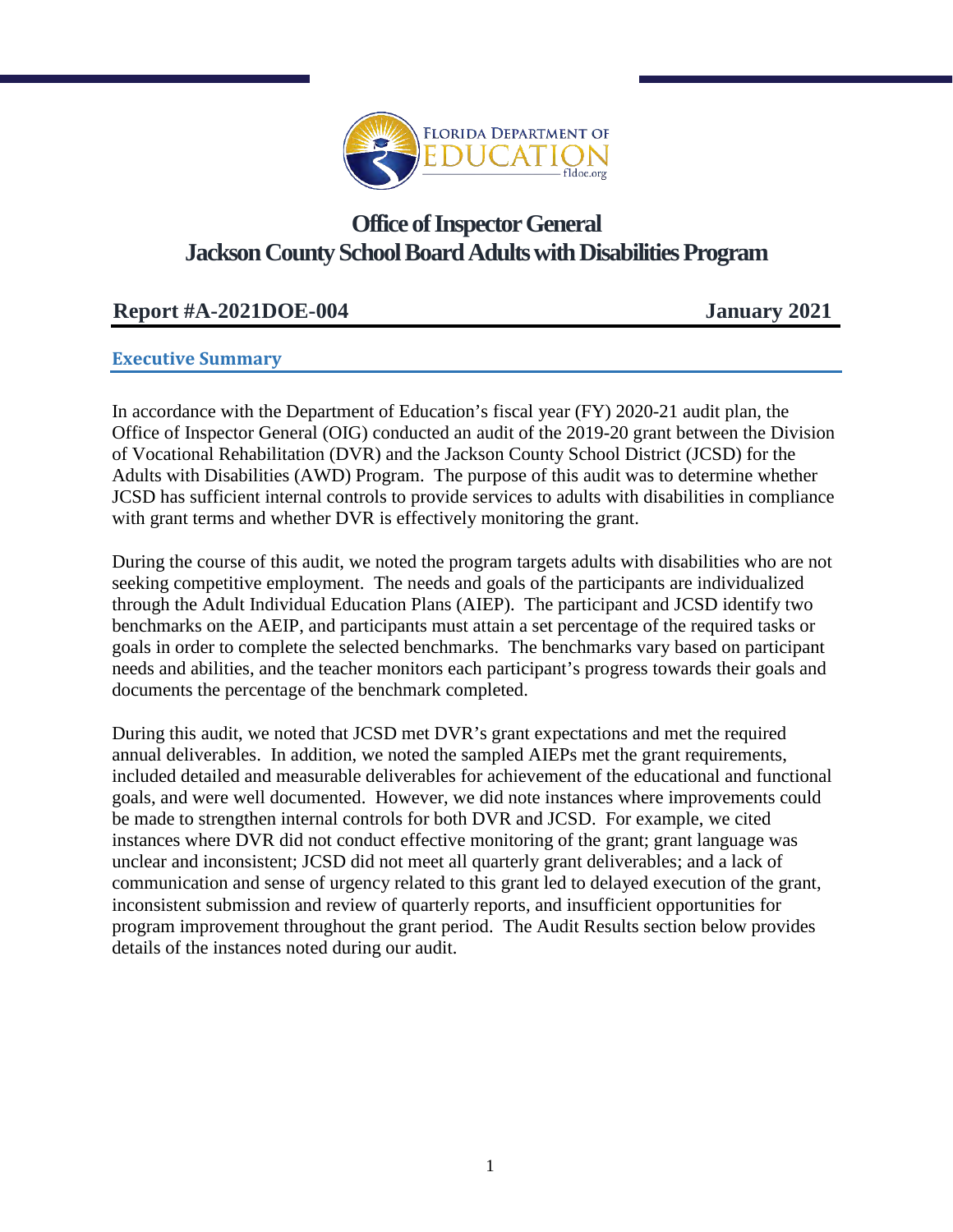### **Scope, Objectives, and Methodology**

The scope of the engagement included an examination of the grant agreement and amendment between DVR and the Jackson County School District from July 1, 2019, through September 1, 2020. Our objectives for the audit included:

- 1. Determining whether DVR is effectively monitoring the performance of the provider for compliance with grant terms;
- 2. Determining whether payments and expenditures are made in accordance with grant terms and applicable laws, rules, and regulations; and
- 3. Determining if the Jackson County School District is providing services in accordance with grant terms.

To accomplish our objectives, we reviewed applicable laws, rules, and regulations; reviewed the AWD grant and related documents; interviewed appropriate staff; reviewed policies and procedures; reviewed monitoring plans and related documentation; reviewed quarterly reports and supporting documentation; reviewed a sample of AIEPs; and reviewed a sample of expenditures and related documents.

# **Background**

The General Appropriations Act of Florida designated \$1,019,247.00 from the Adults with Disabilities Grant Funds for the Jackson County School District Adults with Disabilities Program, for the 2019-20 fiscal year. The purpose of the grant is to provide services to adults with disabilities in workforce conditions that are tailored to the individual's capacity; lifelong learning for senior citizens with disabilities; learning activities; and increased capability for selfhelp, adaptive skills, and social skills. The Division of Vocational Rehabilitation (DVR) oversees the Adults with Disabilities grants and has executed a grant with the Jackson County School District Adults with Disabilities Program for the budgeted time frame of July 1, 2019, through June 30, 2020. There is one no-cost extension amendment which extended the budget and program period to September 1, 2020.

### **Audit Results**

Finding 1: DVR did not conduct effective monitoring of the grant.

Per the DVR Contract Monitoring Plan Template, "A complete risk assessment is performed on all VR contracts prior to contract execution. Risk will be reassessed at the end of each contract year. The assigned risk score drives the type and frequency of monitoring conducted."

DVR completed a Risk Assessment for the period of July 1, 2019, through June 30, 2020, and assigned JCSD a risk score of 42, which is considered high risk. The risk assessment scores are based on the following criteria: contracted dollars, department priority, the nature of services, provider history, and prior monitoring and/or audits. Per DVR staff, they did not complete a monitoring plan for JCSD for the 2019-20 grant year. This was due to the grant being assigned to multiple contract managers during the grant period as a result of turnover.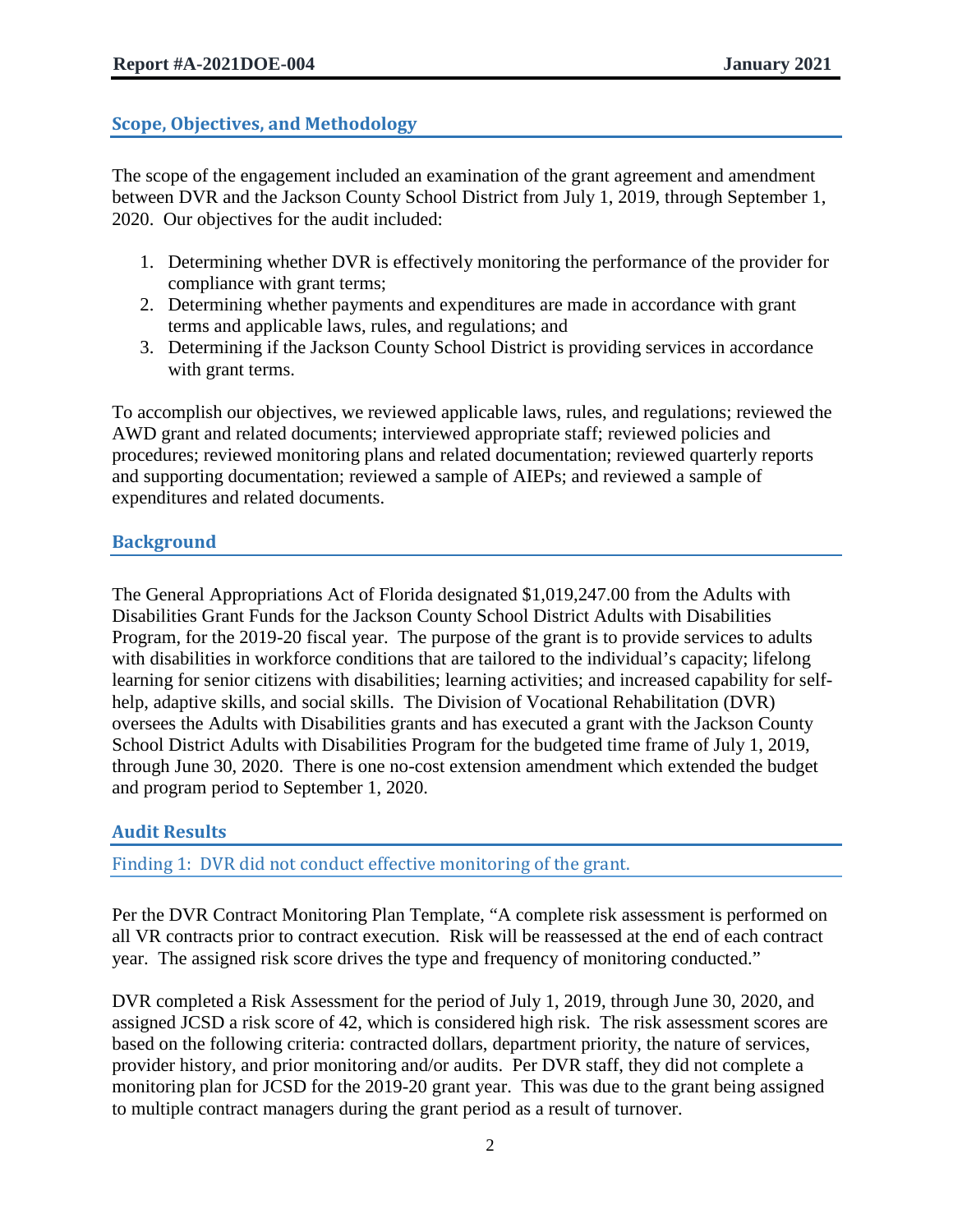Due to the lack of a monitoring plan, we referred to a 2018-19 AWD monitoring plan for a provider this office audited in a prior year, which also received a risk assessment score of 42 and was identified as high risk. Based on the prior AWD 2018-19 monitoring plan, monitoring based on a high risk grant should include desktop monitoring on a quarterly basis. Per DVR staff, desktop monitoring did not occur for the JCSD AWD grant during the period of July 1, 2019, through June 30, 2020. The lack of a monitoring plan and subsequent lack of monitoring of the provider increases the risk that noncompliance with the terms of the monitoring plan will go undetected. In addition, not communicating the monitoring results or providing improvement recommendations limits JCSD's ability to improve its processes. Some, if not all, of the findings discussed later in this report could have been identified and corrected much sooner had the proper monitoring occurred.

In addition to the findings discussed later in the report, we also identified the following expenditure deficiencies that could have been identified through monitoring. We identified four Agency for Persons with Disabilities invoices on the submitted Department of Education (DOE) Detail of Monthly Transaction 301 forms for "Breakfast, Lunch & Supplements" for nonresident students. These expenditures were not identified as a line item on the original grant budget narrative form, but were ultimately paid by DVR. We additionally noted JCSD reported on the final DOE 399 that \$877,356.22 was disbursed during the grant term. However, the total amount reflected on the submitted quarterly DOE Detail of Salary Expenditures form 300 and DOE Detail of Monthly Transactions form 301 was \$845,639.71, a difference of \$31,716.51 from the submitted DOE 399. While JCSD provided revised DOE 300 and 301 forms to our office upon request, DVR did not note the difference between the DOE 399 and the previously submitted DOE 300 and 301 forms prior to final payment.

### *Recommendation*

We recommend DVR complete monitoring plans in accordance with the risk assessment and reflect sufficient activities to monitor high risk providers. We additionally recommend DVR conduct monitoring in accordance with the risk assessment and monitoring plan. We recommend that DVR promptly provide any monitoring results and recommendations for improvement to JCSD and ensure corrective action plans have been created and initiated on noted program deficiencies. Furthermore, we recommend that DVR include a review of expenditures incurred and the supporting documentation as part of their monitoring efforts to ensure expenditures are supported, allowable, allocable, and necessary to the performance of the grant.

We recommend that the JCSD ensures that all expenditures align with the approved original budget narrative form. We additionally recommend JCSD ensure the DOE 300 forms and 301 forms submitted to DVR are accurate, supported, and align with the final 399 form.

#### *DVR Management Response*

Concur. The Jackson County School District has been assigned a quarterly monitoring by desk review. The monitoring sequence coincides with the grantees invoice and billing schedule.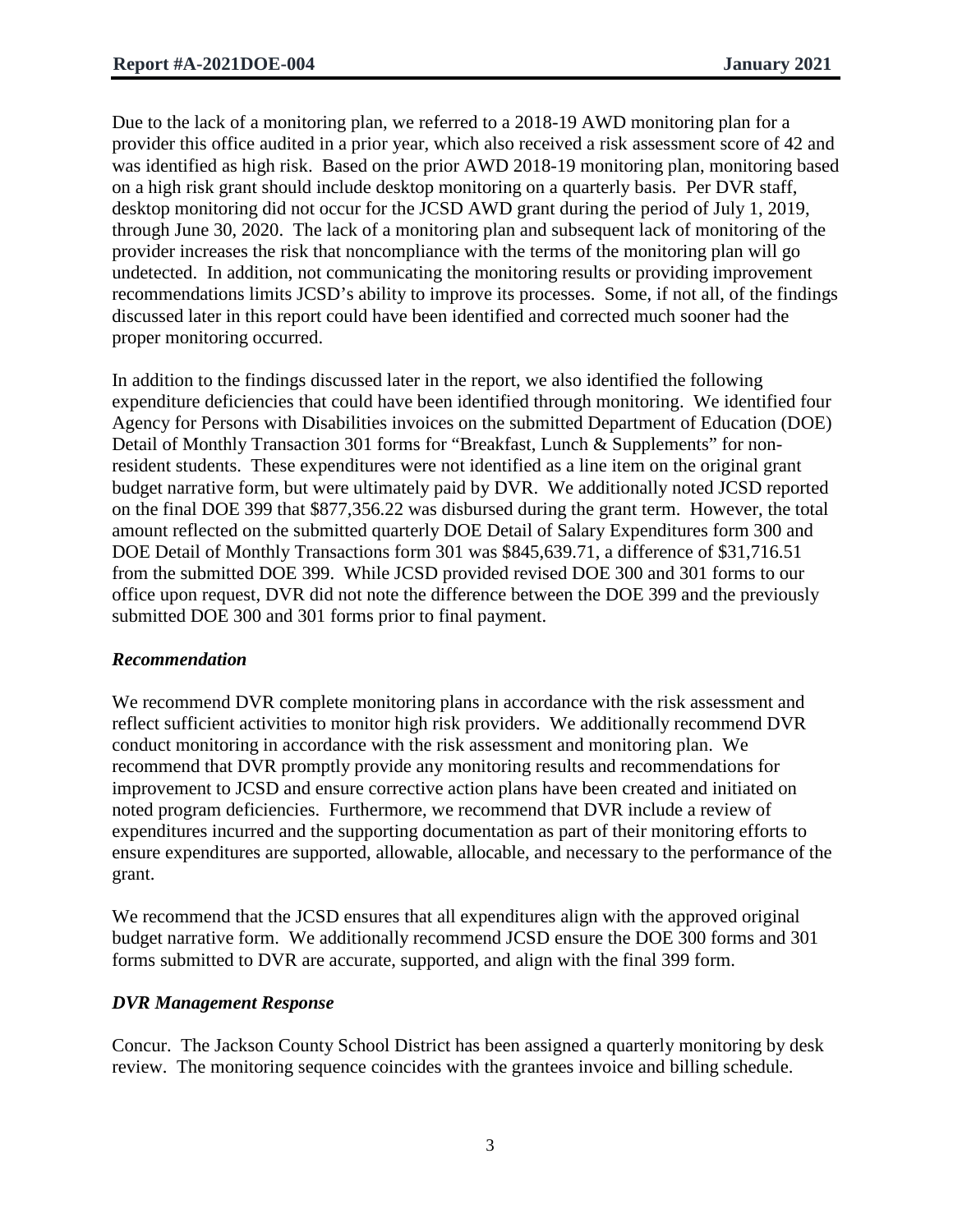### *JCSD Management Response*

Concur. Using the approved budget narrative, including approved budget amendments, the JCSD will monitor all expenditures related to the AWD allocation at the site and district level to ensure compliance. Personnel from the district finance office will complete the DOE 300 and 301 each quarter and submit to AWD coordinator for submission.

Finding 2: Grant language was unclear and inconsistent, and JCSD did not meet all quarterly grant deliverables.

Per the AWD grant, "Each program is tasked with completing an Adult Individual Education Plan (AIEP) for each client served. The AIEP is required to develop two goals, one functional and one educational goal. Each goal is to have 2-5 short-term objectives to work towards to the completion of the goal."

The Project Performance Accountability Form for this grant states for the AIEP educational goal, benchmark 1, "75% of short-term objectives must be satisfactorily completed for the student to have met their educational goal in their AEIP."

The Performance-Based Chart & Cost Per Student section of the grant states, "Performance-Based funding represents 15% of the Project Recipient's total funding. The Project Recipient must obtain 100% of its 2019-2020 benchmarks to receive the full 15% performance funding.

1<sup>st</sup> Benchmark: Participants must attain 75% of the required tasks/goals to be considered a completed benchmark by the end of the agreement period. Quarterly deliverable numbers should be cumulative to equal the projected annual deliverable.

2<sup>nd</sup> Benchmark: Participants must attain 50% of the required tasks/goals to be considered a completed benchmark by the end of the agreement period. Quarterly deliverable numbers should be cumulative to equal the projected annual deliverable.

Project Recipient must meet quarterly deliverable numbers per quarter. If quarterly deliverable numbers are not met per quarter, the Project Recipient must submit, to the Program Manager, a signed Corrective Action Plan on agency/organization letterhead stating the reason quarterly deliverables were not met and the plan to ensure quarterly deliverables are met for the next reporting quarter."

#### *Inconsistent Grant Deliverables*

We noted that the cumulative numbers for the enrollment and performance benchmarks in the narrative portion of the grant did not align with the Performance-Based Chart in the grant. For example, the grant enrollment benchmark numbers in the narrative reflect the following: 120 students (Q1), 125 students (Q2), 128 students (Q3) and 130 students (Q4). However, the Performance-Based Chart lists the enrollment benchmark at 100 students per quarter. The 2019- 20 enrollment deliverables were lower than the 2018-19 deliverables due to the aging population becoming too fragile to attend school. The Performance-Based Chart reflected the 100 student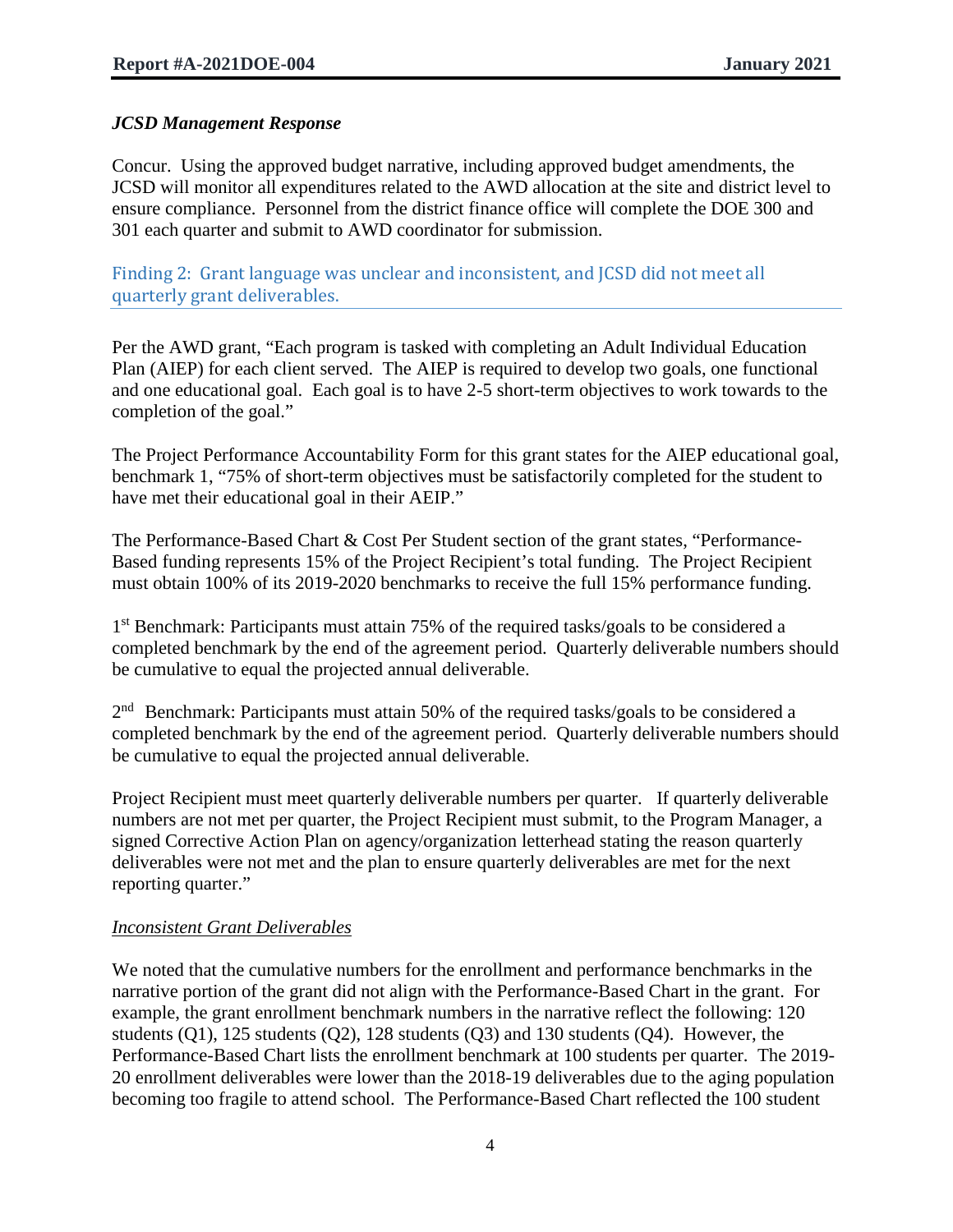enrollment goal. Per JCSD, when the grant was written, the narrative benchmark totals were not updated from the previous application. This was an editing oversight. We confirmed DVR identified the discrepancy in benchmark numbers and agreed to hold JCSD to the lower benchmark numbers as those numbers were included in error. For the purposes of our audit, we held JCSD to the numbers in the 2019-20 performance-based table identified below.

#### Table 1: 2019-2020 Performance-Based Chart

| <b>OUTCOME</b>                      | 1 <sup>st</sup> Quarter<br>Deliverable | 2 <sup>nd</sup> Quarter<br><b>Deliverable</b> | 3rd Quarter<br>Deliverable | 4 <sup>th</sup> Quarter<br>Deliverable | 2019-2020<br>Annual<br>Deliverable |
|-------------------------------------|----------------------------------------|-----------------------------------------------|----------------------------|----------------------------------------|------------------------------------|
| Row 1:<br><b>ENROLLMENT</b>         | 100                                    | 100                                           | 100                        | 100                                    | 100                                |
| Row 2:<br><sup>1st</sup> BENCHMARK  | 20                                     | 50                                            | 15                         | 15                                     | 100                                |
| Row 3:<br>2 <sup>nd</sup> BENCHMARK | 0                                      | 20                                            | 40                         | 40                                     | 100                                |

### *Achievement of Quarterly and Annual Benchmarks*

Quarter 1: For the 1<sup>st</sup> benchmark to be considered complete, 20 students must reach 75% or more of the required tasks/goals, also referred to as short term objectives (STOs). Based on the documentation provided by the JCSD, the participation in the STOs reflected that none of the students met 75% of their goal. Upon review of the requested AIEPs, we noted that several of the participant's STOs are scheduled to be completed by a specific date, rather than by percentage. Based on this current practice, it may be unattainable for the students to meet 75% of their goal in the first quarter.

Quarter 2: For the  $1<sup>st</sup>$  benchmark to be considered complete, 50 students (70 cumulative) must reach 75% or more of the required tasks/goals. For the 2<sup>nd</sup> benchmark to be considered complete, 20 students should meet at least 50% of the required educational goal by the end of the second quarter. Based on the 126 submitted STOs, we determined that 60 students achieved benchmark 1 and only 18 students met benchmark 2. Therefore, the quarterly benchmark 2 deliverable was not achieved.

Quarter 3: The third and fourth quarters were affected by the COVID-19 pandemic. Per the quarterly documents, JCSD was unable to provide supporting documentation for the STOs due to COVID-19. On March 13, 2020, JCSD staff members were instructed to leave campus, with no further face-to-face interaction with students allowed. As a result, JCSD submitted STOs for only six participants. Therefore, we could not determine if JCSD met the deliverables for benchmark 1 and 2 during the third quarter.

Quarter 4 and Final Report: Per the JSCD final report, 79 students met benchmark 1 and 63 students met benchmark 2. We determined, based on the reported numbers to DVR, JCSD did not meet the annual deliverables of 100 participants for each benchmark. Upon further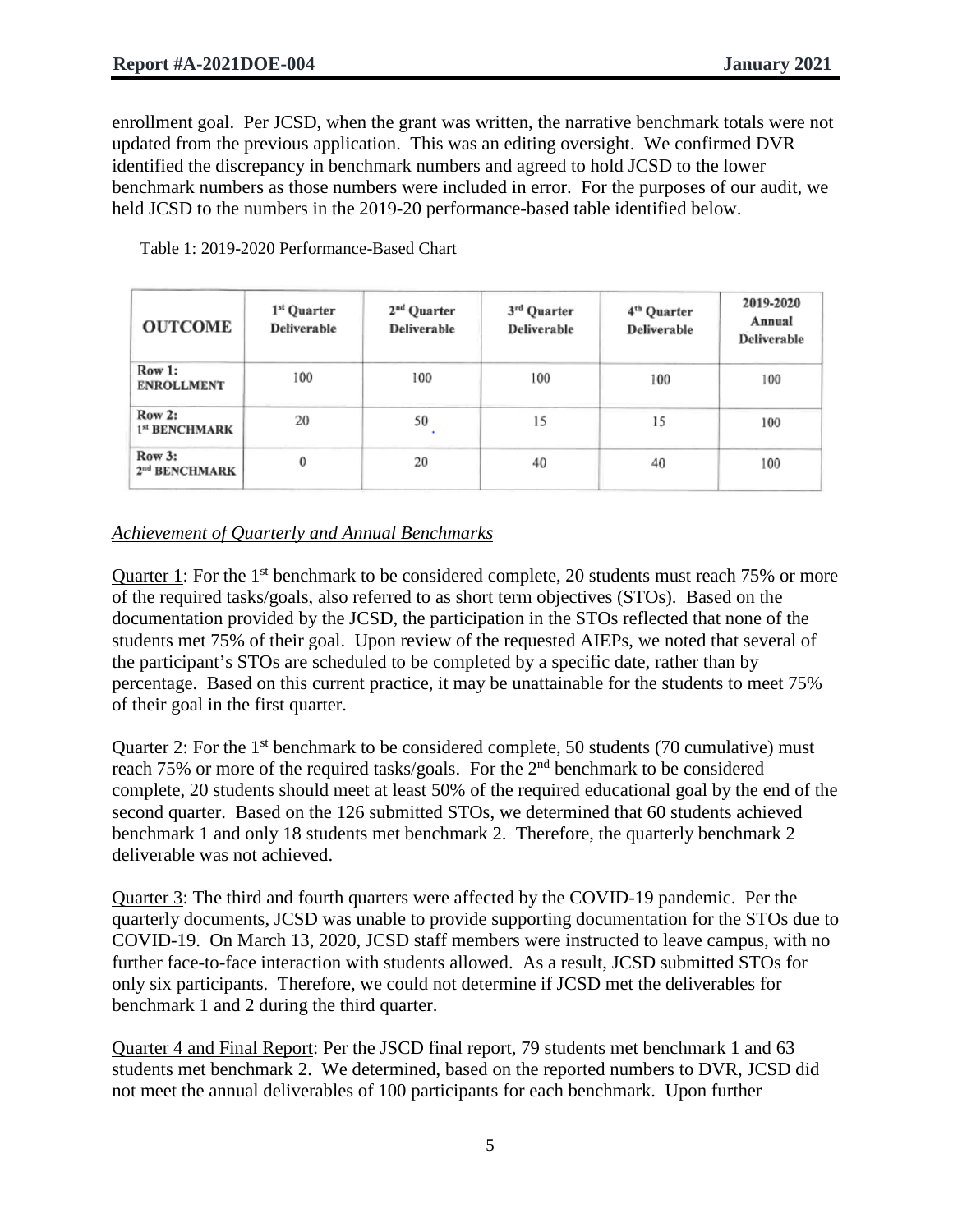discussion, JCSD provided missing STOs from the fourth quarter which reflected 99 students completed Benchmark 1 and 99 students completed Benchmark 2.

We noted for Quarters 1 through 3, JCSD did not submit, nor did DVR require, a corrective action plan addressing the reason why quarterly deliverables were not met and a plan to ensure quarterly deliverables are met for the next reporting quarter in accordance with the grant language.

## *Unclear Grant Language*

We met with DVR to discuss the grant language and expectations for the program deliverables. Based on the discussion, we noted the current grant language does not match the expectations for the program. As a result, both DVR and JCSD misinterpreted student performance benchmark requirements.

The Performance-Based Chart & Cost Per Student section of the grant states, "Performance-Based funding represents 15% of the Project Recipient's total funding. The Project Recipient must obtain 100% of its 2019-2020 performances to receive the full 15% performance funding." Per our interpretation, this indicates JCSD must ensure 100 participants achieve 75% of their STOs for benchmark 1 and 100 participants achieve 50% of their STOs for benchmark 2.

Per DVR, the grant was interpreted as 75% of the 100 participants must meet 75% of the STOs associated with benchmark 1 and 50% of the 100 participants must meet 50% of the STOs associated with benchmark 2, along with the achievement of the enrollment benchmark, to receive the full 15% performance funding. Based on this interpretation, DVR awarded JCSD the full 15% performance funding:

- **"Benchmark #1** required a performance completion rate of 75% for the required 100 enrolled participants to reach the benchmark achievement level. The contractor provided documentation reflecting that 79 of the total enrolled students completed the benchmark requirement, at 79% exceeding the 75% percentage completion requirement at year end evaluation.
- **Benchmark #2** required a performance completion rate of 50% for the required 100 enrolled participants to reach the benchmark achievement level. The contractor provided documentation reflecting that 63 of the total enrolled students completed the benchmark requirement, at 63% exceeding the 50% percentage completion requirement at year end evaluation."

Per JCSD, "benchmark attainment was historically calculated by the cumulative numbers of STOs earned by the total number of STOs in the AIEP. For example, if there are 100 total STOs and in Q1 34 are earned, the calculation is 34%. This calculation has been done on total enrollment. Additionally, after Q4 data is reviewed, using the 100 participant threshold, there were more than 75 participants who mastered at least 75% of the STOs, hence, benchmark met. It was a misinterpretation of the intent of the grant."

While JCSD ultimately achieved 99% of the cumulative performance benchmarks, DVR issued the final 15% performance payment based on a misinterpretation of the grant language. Had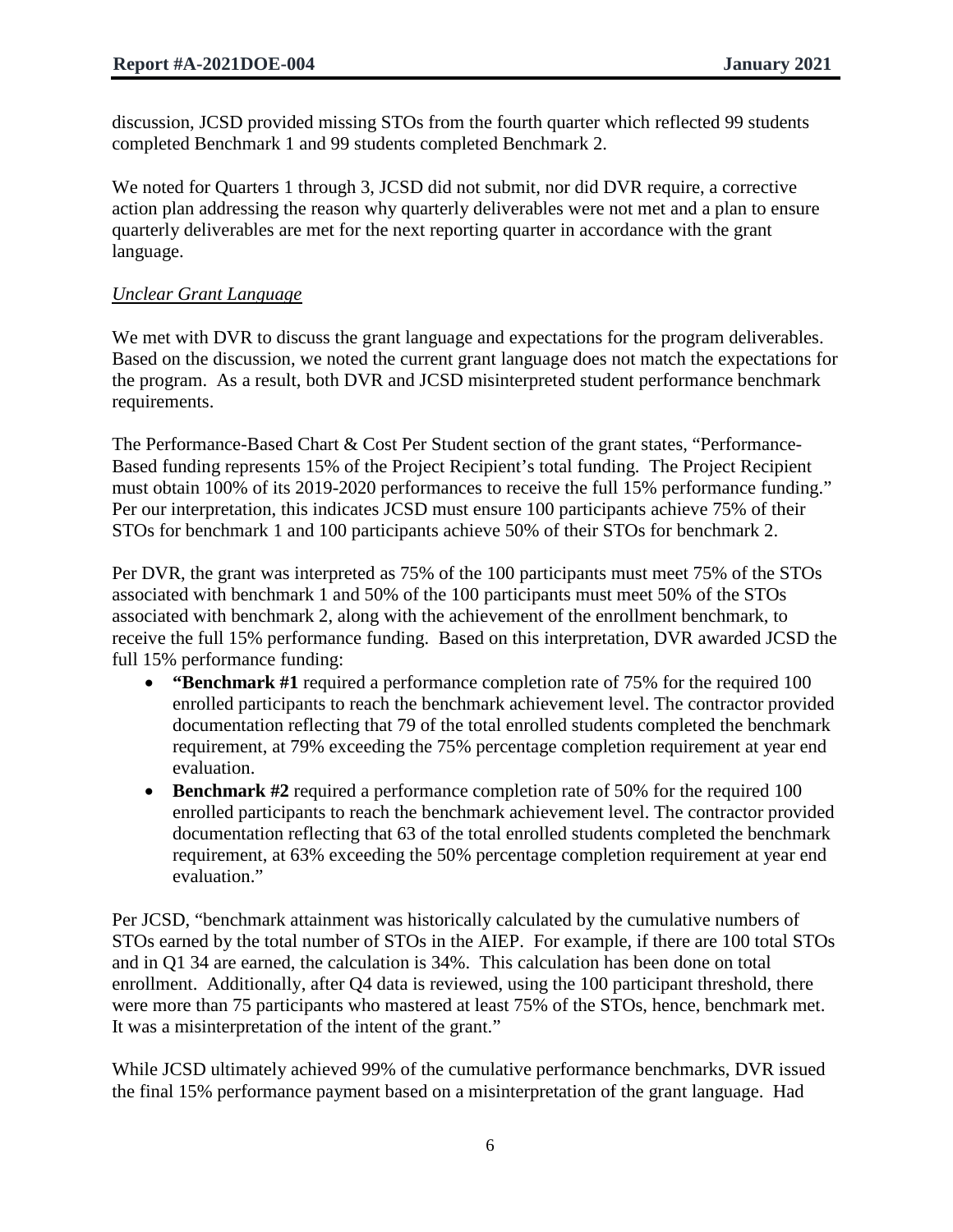DVR held JCSD to the current grant language requiring 100% of the participants to achieve 75% and 50% of the STOs for benchmark 1 and 2 respectively, the deliverables reported by JCSD on the final report would have resulted in a financial penalty of \$225,762.82. Missing STOs in the quarterly submissions resulted in JCSD under reporting the achievement of deliverables. Inaccurate submissions hinder DVR's ability to effectively monitor the grant deliverables. Unclear and misinterpreted grant language could also lead to JCSD receiving payment for unmet grant deliverables.

### *Recommendation*

We recommend DVR review the grant language and ensure the deliverable requirements are consistent throughout the grant. We recommend DVR determine the intent of the grant and the desired deliverables and modify the grant language accordingly to clarify the requirements for quarterly and cumulative benchmark attainment. If the grant language remains unchanged, we recommend DVR ensure deliverables are met on a quarterly basis through review of AIEPs, STOs, and other documentation that support benchmark progress and achievement. If quarterly deliverables are not met, we recommend DVR require JCSD to complete a corrective action plan.

We recommend JCSD submit corrective action plans in the event quarterly deliverables are not met. We additionally recommend that JCSD include a summary of the number of participants who have achieved benchmarks 1 and 2 in the quarterly document submittal. These numbers should be supported by the accompanying STOs. Furthermore, we recommend JCSD ensure that documentation submitted to DVR is complete, accurate, and supports the achievement of quarterly deliverables.

### *DVR Management Response*

Concur. DVR is in the process of language modification to the Adults with Disabilities Grants. DVR in collaboration with Office of Grants Management are working to complete the changes by the end of February. This will allow communications with the grantees and shoring up departmental steps to complete the modification process.

### *JCSD Management Response*

Concur. Per notification from DVR regarding failure to meet quarterly deliverables, the JCSD will complete corrective action plan as directed. The JCSD has developed a spreadsheet to be submitted with quarterly report identifying the number of participants enrolled by quarter and the number of participants who met benchmark 1 and 2 deliverables, by quarter.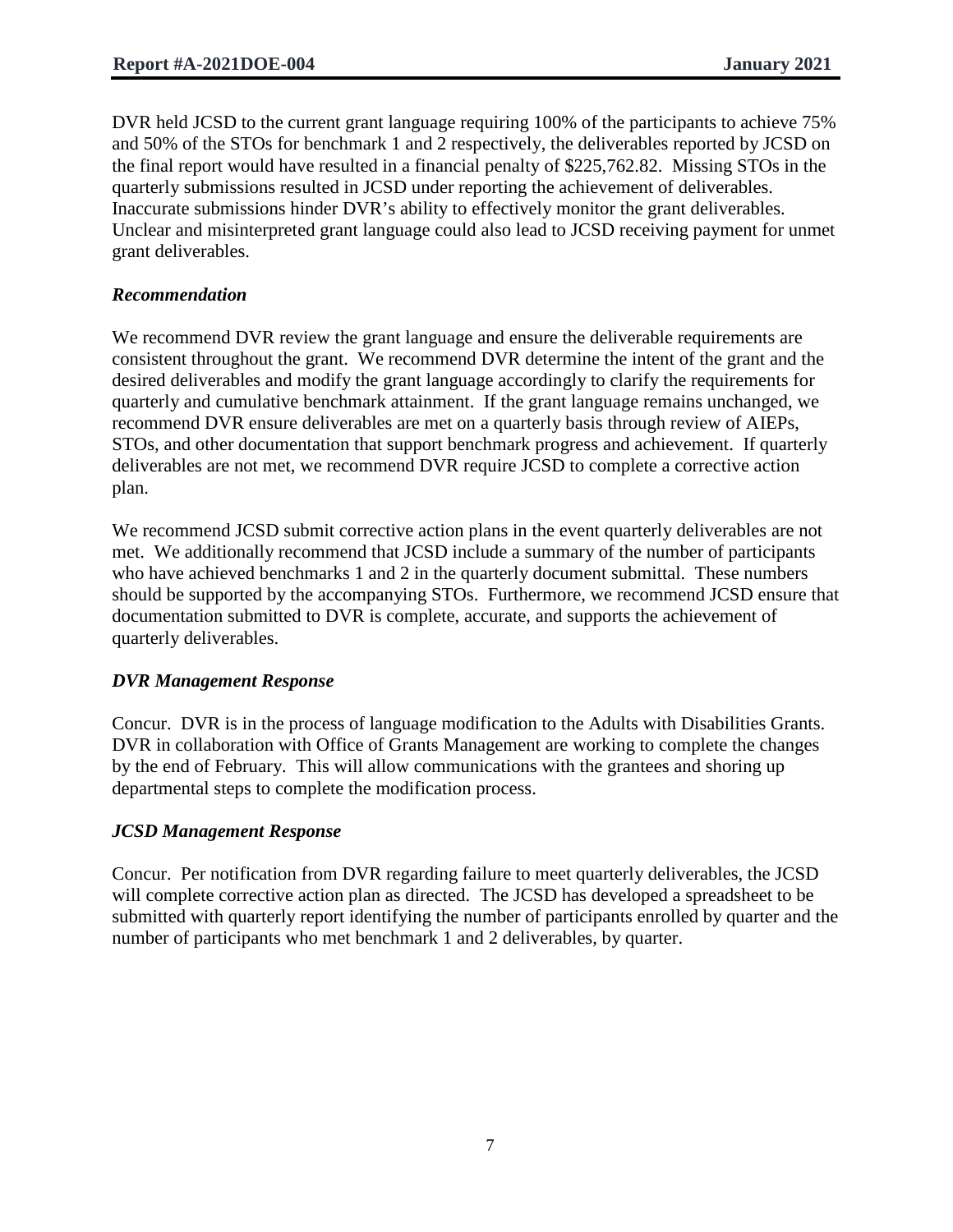Finding 3: A lack of communication and sense of urgency related to this grant led to delayed execution of the grant, inconsistent submission and review of quarterly reports, and insufficient opportunities for program improvement throughout the grant period.

Per the JCSD AWD grant, the project program and budgeted period was from July 1, 2019, to September 1, 2020. JCSD signed the grant application on August 30, 2019, and DVR received the application September 26, 2019. Per email correspondence, DVR and JCSD entered into budgetary discussions in November 2019. The grant was officially executed on February 20, 2020, 147 calendar days after receipt of the application.

Per the JCSD AWD grant, evidence to demonstrate the achievement of the deliverables should be submitted quarterly on the following dates: October 11, 2019; January 10, 2020; April 10, 2020; and June 30, 2020. The No Cost Extension amendment extended the due date for Quarter 4 reports to September 1, 2020.

We reviewed the quarterly reports and the corresponding documentation submitted by JCSD to DVR. We determined the submission of quarterly documents was inconsistent throughout the grant term. We identified instances of quarterly documents being sent electronically via email and also as a hard copy via the United States Postal Service (USPS). The quarterly details are as follows:

*Quarter 1:* On October 7, 2019, JCSD alerted DVR of a cyberattack on their server and DVR advised JCSD to wait on the submittal of documents until JCSD resolved the issue. On October 24, 2019, JCSD initiated email correspondence again and notified DVR staff that quarter 1 documents were ready for submittal. DVR staff advised JCSD on November 7, 2019, that the quarterly document submittal could be delayed until the grant was executed. Per the email correspondence to DVR, JCSD submitted the Quarter 1 documents via USPS on November 21, 2019, 30 business days after the due date; however, JCSD was unable to provide documentation to verify the submission. JCSD was only able to provide a copy of the envelope with the date mailed. JCSD subsequently emailed the quarter 1 documents to DVR on April 28, 2020, 143 business days after the due date, and again mailed the documents via USPS on May 29, 2020. DVR approved the quarter 1 invoice on June 3, 2020, 27 business days after the email submittal.

*Quarter 2:* According to email correspondence, JCSD submitted the quarter 2 documents by mail on or about January 10, 2020, on the due date; however, JCSD was unable to provide documentation to verify the submission. JCSD emailed the quarter 2 documents on April 28, 2020, 78 business days after the due date. DVR approved the quarter 2 invoice on June 3, 2020, 27 business days after the email submittal.

*Quarter 3:* JCSD emailed the quarter 3 documents on May 5, 2020, 18 business days after the due date. DVR approved the quarter 3 invoice on June 3, 2020, 22 business days after the email submittal. Per JCSD, the delay in the quarter 3 submittal was due to COVID-19 and determining which data to include in the submission.

We noted that JCSD also submitted quarters 1, 2, & 3 via USPS certified mail to DVR on May 29, 2020. On June 3, 2020, the DVR contract manager advised JCSD they had received the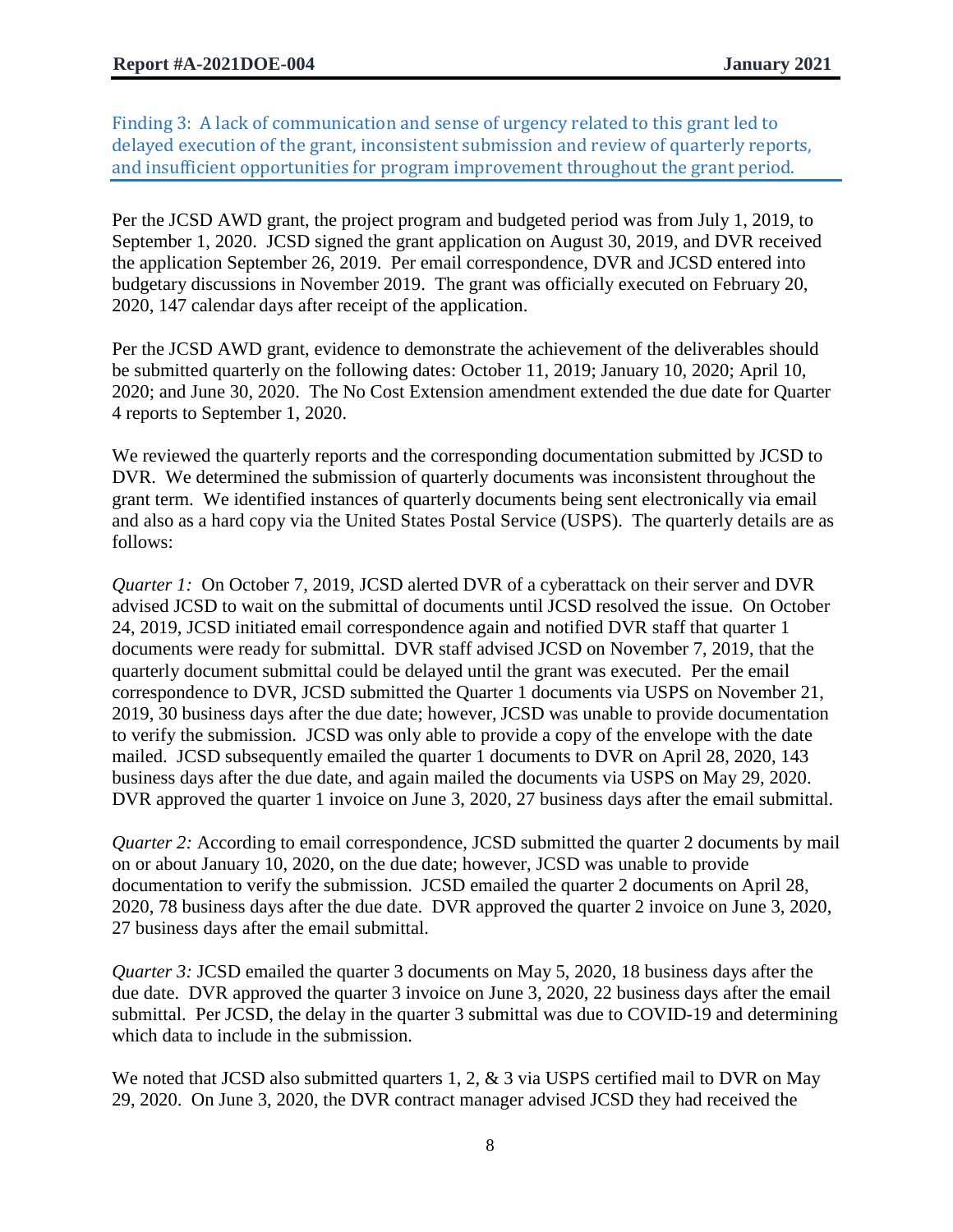packages containing the  $1<sup>st</sup>$ ,  $2<sup>nd</sup>$ , and  $3<sup>rd</sup>$  quarters and would begin the review and process payment.

The delays in submittals and review of the documents were in part due to the grant not being executed until February 20, 2020. Per DVR, "no payments could be disbursed prior to grant execution. With the grants, services may commence prior to execution, but not the payments." In addition, the lack of consistency in the method of submittal of quarterly reports and corresponding documents, the lack of documentation for receipt of the documents, the lack of communication between DVR and JCSD, and the subsequent delayed review of the quarterly documents was in part due to high staff turnover in the DVR contract manager position. The inability to demonstrate the original date of submission of the quarterly documents was due to JCSD's lack of records to track items sent via mail. DVR stated the contract manager did not receive the first invoice packet submitted by JCSD, and they suspect the documents were lost in the mail. Furthermore, the quarter 3 invoices were delayed due to COVID-19 and the inability to have full access to sites and documents. Ultimately, delays in document submittals hinders DVR's ability to appropriately monitor the submission, determine deliverable achievement, and provide meaningful assistance to JCSD.

# *Recommendation*

We recommend DVR execute the AWD grants in a timely manner. We additionally recommend that DVR establish a consistent method of submittal and document receipt of the required quarterly documents, either by requiring JCSD to uploading documents to a secure online portal or mail the documents as a hard copy. Should hardcopy be the preferred method of delivery, we recommend that a tracking system be used to verify when DVR receives the documents. Furthermore, we recommend that DVR establish a plan to address staff turnover during a grant term to ensure they continue to receive documents timely, review submittals in a timely manner, and verify achievement of deliverables.

We recommend that JCSD ensure quarterly documents are submitted in the timeframe required by the grant terms. In the event documents are mailed, we recommend JCSD retain documentation to demonstrate the date the items were mailed and ensure delivery of the documents to DVR.

# *DVR Management Response*

Concur. A new electronic grant routing system has been implemented by Office of Grants Management. This electronic system will be a more efficient way to route grants through the assigned channels for review and approval. In addition, DVR is working with Information Technology to establish an electronic process that will allow the grantees to securely upload quarterly invoices and supporting documentation. DVR will work on improving the successor planning for staff turnover, to ensure continuity in the oversight and management of the grants.